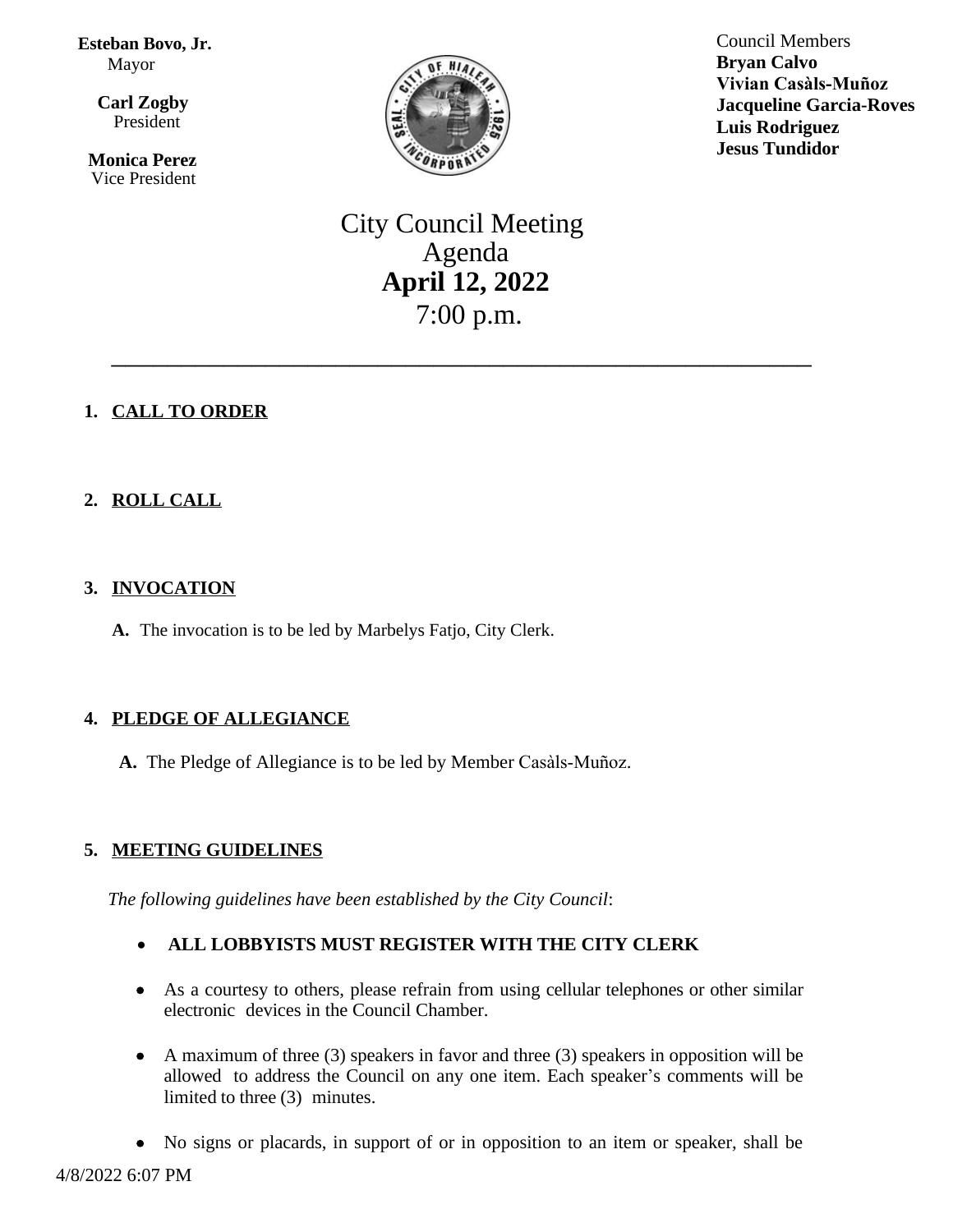permitted within the Council Chamber.

- Any person, whether participating via the web platform, telephonic conferencing or physical presence at City Hall, interested in making comments or posing questions on matters of public concern or on any item on the agenda, may do so during the meeting.
- Members of the public may address the City Council on any item pertaining to City business during the Comments and Questions portion of the meeting. A member of the public is limited to one appearance before the City Council and the speaker's comments will be limited to three (3) minutes.
- The public can view public meetings on the City's YouTube page [\(www.youtube.com/cityofhialeahgov](http://www.youtube.com/cityofhialeahgov) ).
- Members of the public may hear the meeting live through telephonic conferencing using any telephone or cellular phone service. A smart device or computer are not necessary to participate in the meeting if you join by phone.
- All persons participating via the web platform will be muted during the meeting until called upon to be heard. Participation through Zoom requires a computer or smart mobile device with a microphone and web camera. The participant may elect to participate in the meeting using audio only or appear through both audio and video. The video function of all participants appearing through video will be turned off until called upon to be heard.

# **6. PRESENTATIONS**

# **7. COMMENTS AND QUESTIONS**

# **8. ANNOUNCEMENT OF AMENDMENTS/CORRECTIONS TO THE AGENDA**

# **9. CONSENT AGENDA**

*All items listed under Consent Agenda with letter designations are considered routine and will be* enacted by one motion. There will be no separate discussion of these items unless a Council Member, the Mayor or a resident so requests, in which case the item will be removed from the consent agenda and *considered along with the regular order of business.*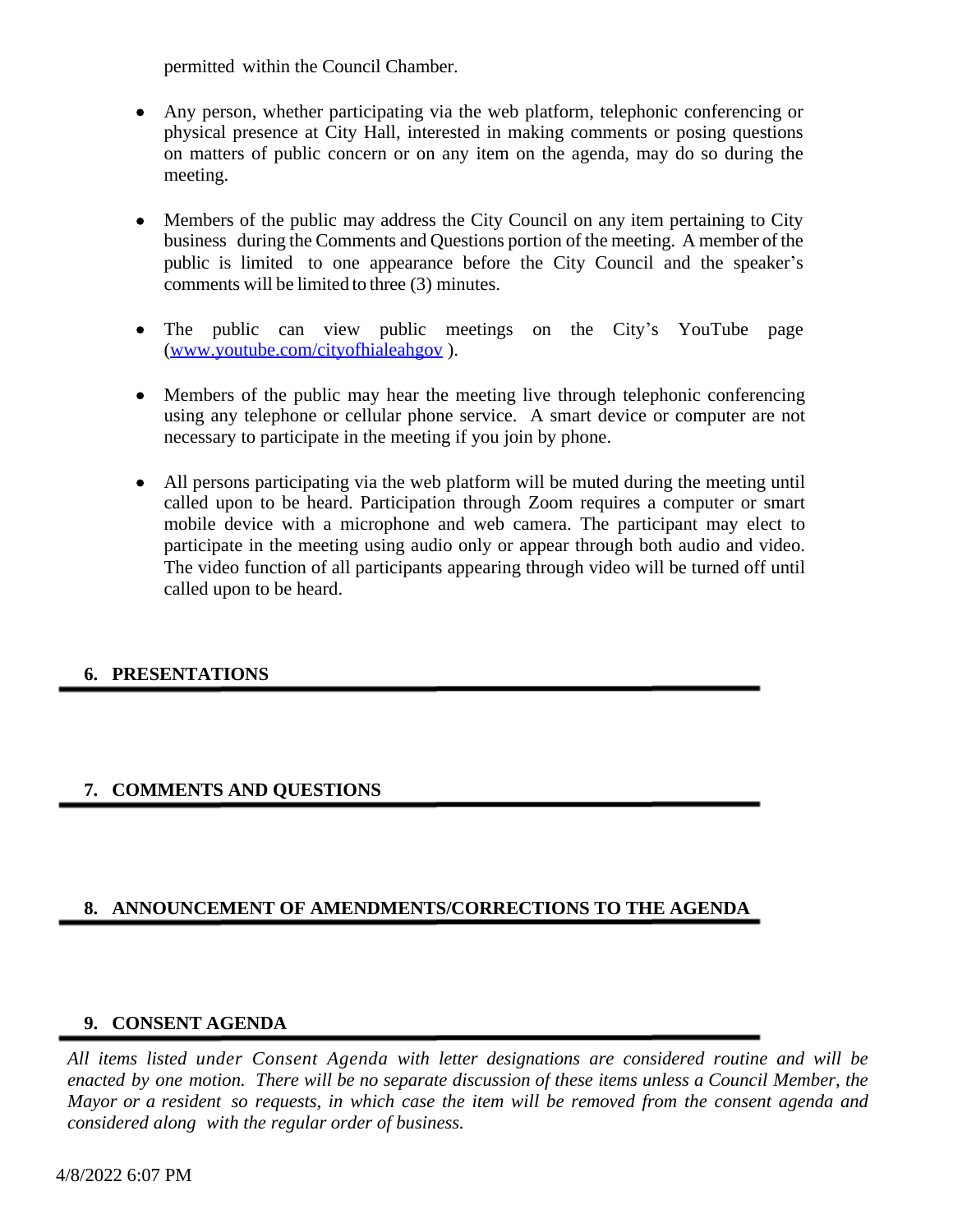**A.** Request permission to approve the minutes of the City Council Meeting held on March 22, 2022.

# (OFFICE OF THE CITY CLERK)

**B. RESOLUTION**: Proposed resolution repealing and rescinding Resolution No. 2021-112 (August 24, 2021) that authorized a "Piggyback Contract" FPL Services, LLC., pursuant to Hialeah Code of Ordinances § 2-818 that approved, pursuant to Section § 489.145 Florida Statutes, a Guaranteed Energy Performance Savings Master Agreement not to exceed \$15,000,000.00, and allowed the payment of an investment grade audit at a price of \$242,369.00 to determine the scope of the energy conservation improvements and approved related schedules; and providing for an effective date.

# (ADMINISTRATION)

#### *On March 22, 2022, the item was postponed by the administration until April 12, 2022.*

**C.** Request permission to issue a purchase order to The Corradino Group, Inc., vendor recommended by the City's Selection Committee for Engineering and Architectural Professional Services in response to Request for Qualifications No. 2021/22-9500-00-001 – *Engineering and Architectural Services*, for an Impact Analysis on revenue and costs for the potential annexation area of unincorporated Miami-Dade County adjacent to the northeast sector of the City, in a total cumulative amount not to exceed \$23,500.00. The expenditure is to be withdrawn from the General Fund – Professional Services Account No. 001.8500.519.310. The City Council approved the recommendations of the Selection Committee on March 8, 2022 (Consent Item Q).

#### (OFFICE OF THE MAYOR)

*On March 22, 2022, the item was postponed by the administration until April 12, 2022.*

**D.** Proposed resolution establishing the City of Hialeah's Internship Program for students and recent graduates and providing for an effective date.

# (COUNCIL MEMBER CALVO)

**E.** Request permission to waive competitive bidding, since it is advantageous to the City in that the Miami Herald is a newspaper of general circulation in the City of Hialeah as required by state law, and increase Purchase Order No. 2022-1332, issued to the Miami Herald, for the cost of legal and classified advertisements for fiscal year 2022-2023, by an additional amount of \$49,000.00, to pay for the cost of pending invoices and upcoming advertisements through the end of fiscal year 2022, for a total cumulative amount not to exceed \$144,000.00. The funding for this expenditure is to be withdrawn from Publicity & Advertising Account No. 001.0220.512.481.

# (OFFICE OF THE CITY CLERK)

**F.** Request permission to waive competitive bidding, since it is advantageous to the City in that this vendor has provided excellent service to the City and will honor the same prices charged to the City for previous events, and issue a purchase order to The Celebration Source Inc, vendor providing the lowest quotation of the four (4) vendors contacted for a quote, to provide mechanical rides and kids' activity equipment for the City's Eggstravaganza event, in a total cumulative amount not to exceed \$14,000.00. The funding for this expenditure is to be withdrawn from the General Fund – Special Events Account No. 001.3150.573.492.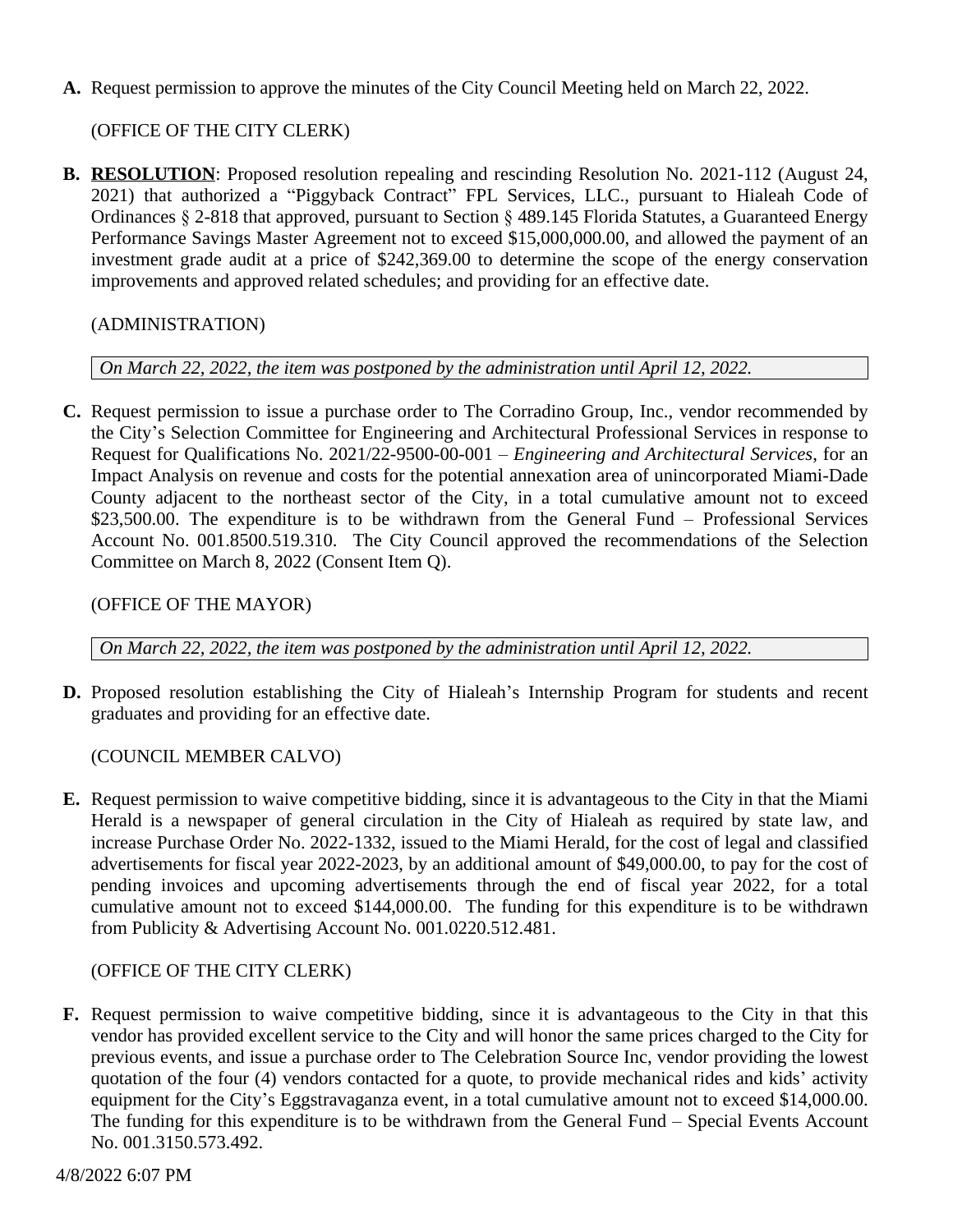#### (COMMUNICATIONS AND SPECIAL EVENTS DEPARTMENT)

**G.** Request permission to increase Purchase Order No. 2022-200, issued to Mowrey Elevator Company of Florida, Inc., vendor currently under a Service Agreement with the City for Citywide elevator maintenance, inspection and repairs, by an additional amount of \$30,000.00, to cover the cost of emergency repairs, for a new total cumulative amount not to exceed \$50,000.00. The funding for this expenditure is to be charged to the individual department utilizing the services.

#### (CONSTRUCTION AND MAINTENANCE DEPARTMENT)

**H.** Request permission to increase the allowance allocated to G. & R. Electric Corp. for citywide fire alarm monitoring, maintenance and annual testing, by an additional amount of \$25,000.00, to cover the cost of numerous emergency repairs required to satisfy the annual fire alarm certifications, elevator inspections, unexpected repairs due to the age and condition of the equipment at older City buildings, and acts of God, for a new total expense amount not to exceed \$125,000.00. On September 22, 2020, the City Council awarded Hialeah Invitation to Bid No. 2019/20-8500-36-0022 – *Fire Alarm Monitoring, Maintenance and Annual Testing* to this vendor for a period ending on September 30, 2023. The funding for this expenditure is to be charged to the individual department utilizing the services.

# (CONSTRUCTION AND MAINTENANCE DEPARTMENT)

- **I.** Request permission to waive competitive bidding, since it is advantageous to the City in that the City uses various vendors to purchase electrical equipment, components and supplies, and increase the following purchase orders for General Government/Citywide use as follows:
	- Purchase Order No. 2022-359, issued to Mercedes Electric Supply, Inc., by an additional amount of \$5,000.00, for a new total amount of \$10,000.00.
	- $\triangleright$  Purchase Order No. 2022-358, issued to Graybar Electric Company, Inc., by an additional amount of \$15,000.00, for a new total amount of \$30,000.00.
	- $\triangleright$  Purchase Order No. 2022-357, issued to Royal Electric Supply, Inc., by an additional amount of \$15,500.00, for a new total amount of \$30,000.00.
	- $\triangleright$  Purchase Order No. 2022-557, issued to Electro Industrial AP Corp, by an additional amount of \$10,000.00, for a new total amount of \$20,000.00.
	- $\triangleright$  Purchase Order No. 2022-360, issued to ASP Electrical Supplies, LLC, by an additional amount of \$10,000.00, for a new total amount of \$20,000.00.
	- $\triangleright$  Purchase Order No. 2022-356, issued to Manhattan Electric & Hardware Corporation, by an additional amount of \$5,250.00, for a new total amount of \$10,000.00.
	- $\triangleright$  Purchase Order No. 2022-355, issued to Miami Dade Electric, Inc., by an additional amount of \$15,000.00, for a new total amount of \$25,000.00.
	- $\triangleright$  Purchase Order No. 2022-354, issued to Miami-Dade Electric and A/C Supply, LLC, by an additional amount of \$15,000.00, for a new total amount of \$25,000.00.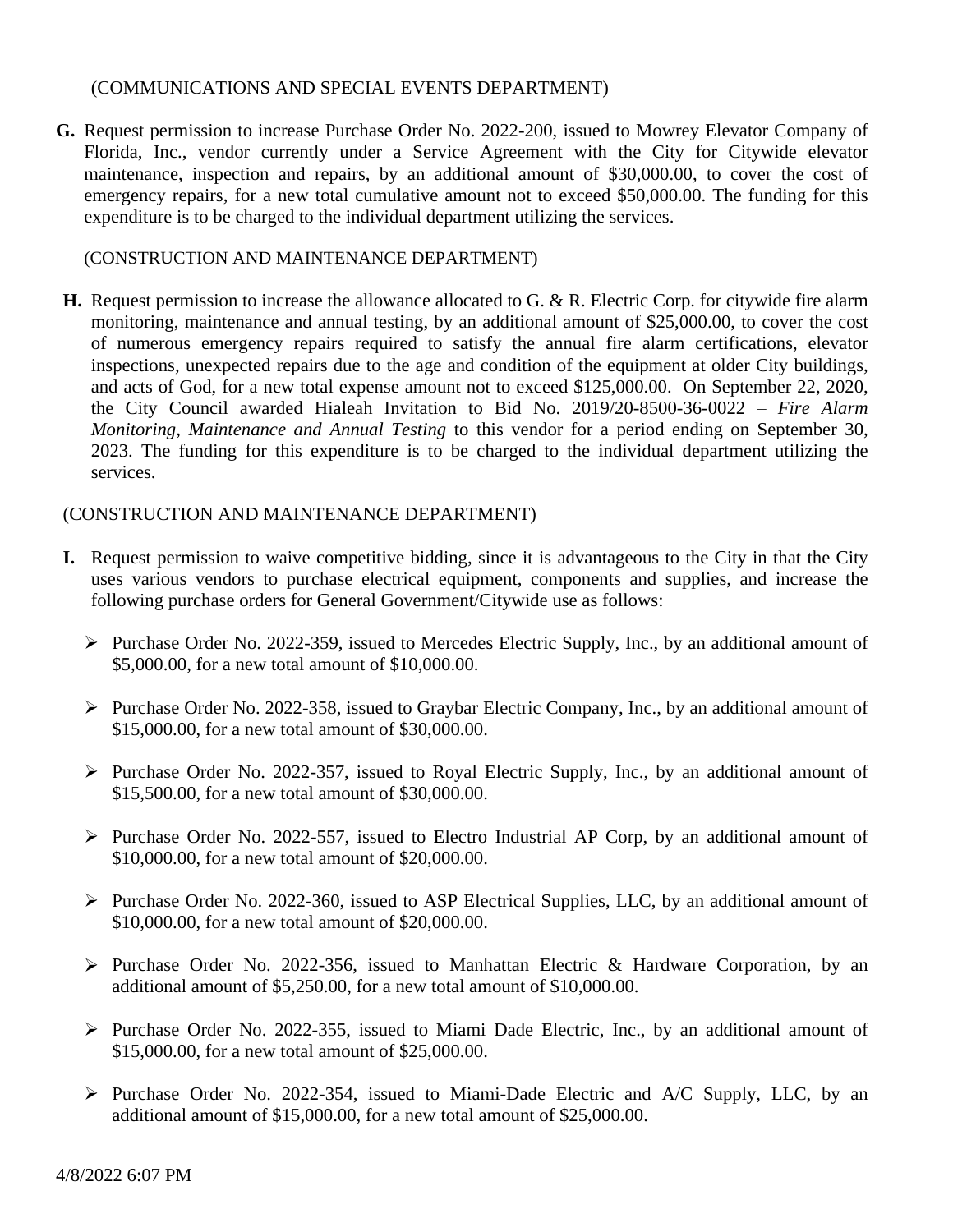Further request permission to waive competitive bidding, since it is advantageous to the City in that the City uses various vendors to purchase electrical equipment, components and supplies, and increase the following purchase orders for Affordable Housing use as follows:

- $\triangleright$  Purchase Order No. 2022-143, issued to ASP Electrical Supplies, LLC, by an additional amount of \$5,000.00, for a new total amount of \$10,000.00.
- $\triangleright$  Purchase Order No. 2022-222, issued to Manhattan Electric & Hardware Corporation, by an additional amount of \$5,250.00, for a new total amount of \$10,000.00.
- $\triangleright$  Purchase Order No. 2022-224, issued to Miami Dade Electric, Inc., by an additional amount of \$5,000.00, for a new total amount of \$10,000.00.
- $\triangleright$  Purchase Order No. 2022-223, issued to Miami-Dade Electric and A/C Supply, LLC, by an additional amount of \$5,000.00, for a new total amount of \$10,000.00.

The total cumulative expense amount for general government/citywide use is not to exceed \$170,000.00, and the total cumulative expense amount for affordable housing use is not to exceed \$40,000.00. The funding for this expenditure is to be charged to the individual department utilizing the services.

### (CONSTRUCTION AND MAINTENANCE DEPARTMENT)

**J.** Request permission to waive competitive bidding, since it is advantageous to the City, and increase Purchase Order No. 2022-1359, issued to Image First of SE Florida, LLC, to provide weekly pick-up and delivery of cleaned linens and laundry services for all nine (9) fire station for the remaining of fiscal year 2021-2022, by an additional amount of \$35,000.00, for a new total cumulative amount not to exceed \$50,000.00. The funding for this expenditure is to withdrawn from the Fire Rescue Transportation Fund-Contractual Services Account No. 109.2000.522340.

#### (FIRE DEPARTMENT)

**K.** Request permission increase Purchase Order 2022-1541, issued to TEN-8 Fire & Safety, LLC, the exclusive dealer for the sale, service, parts and warranty of custom and commercial fire apparatus manufactured by Pierce in the states of Florida and Georgia, to cover the costs of emergency repairs and out of warranty repairs needed to be performed by a certified emergency vehicle technician to the Fire Department's fleet of emergency vehicles, by an additional amount of \$40,000.00, for a new cumulative amount not to exceed \$65,000.00. The funding for this expenditure is to be withdrawn from Fire Rescue Transportation Fund – Repair & Maintenance - Vehicles Account No. 109.2000.522463.

#### (FIRE DEPARTMENT)

**L.** Request permission to utilize Government Services Administration Federal Supply Service Contract No. GS-35F573GA, contract that expires on July 26, 2027, and issue a purchase order to DSM Technology Consultants LLC, to renew the Disaster Recovery as a Service (DRaaS) for fiscal years 2022, 2023, 2024 and 2025, in a total cumulative amount not to exceed \$219,174.00 to be paid as follows: \$37,929.00 for fiscal year 2022, \$72,498.00 for fiscal 2023, \$72,498.00 for fiscal year 2024, and \$36,249.00 for fiscal year 2025. The funding for this expenditure is to be withdrawn from the General Fund - Contractual Services Account No. 001.0201.519340.

(INFORMATION TECHNOLOGY DEPARTMENT)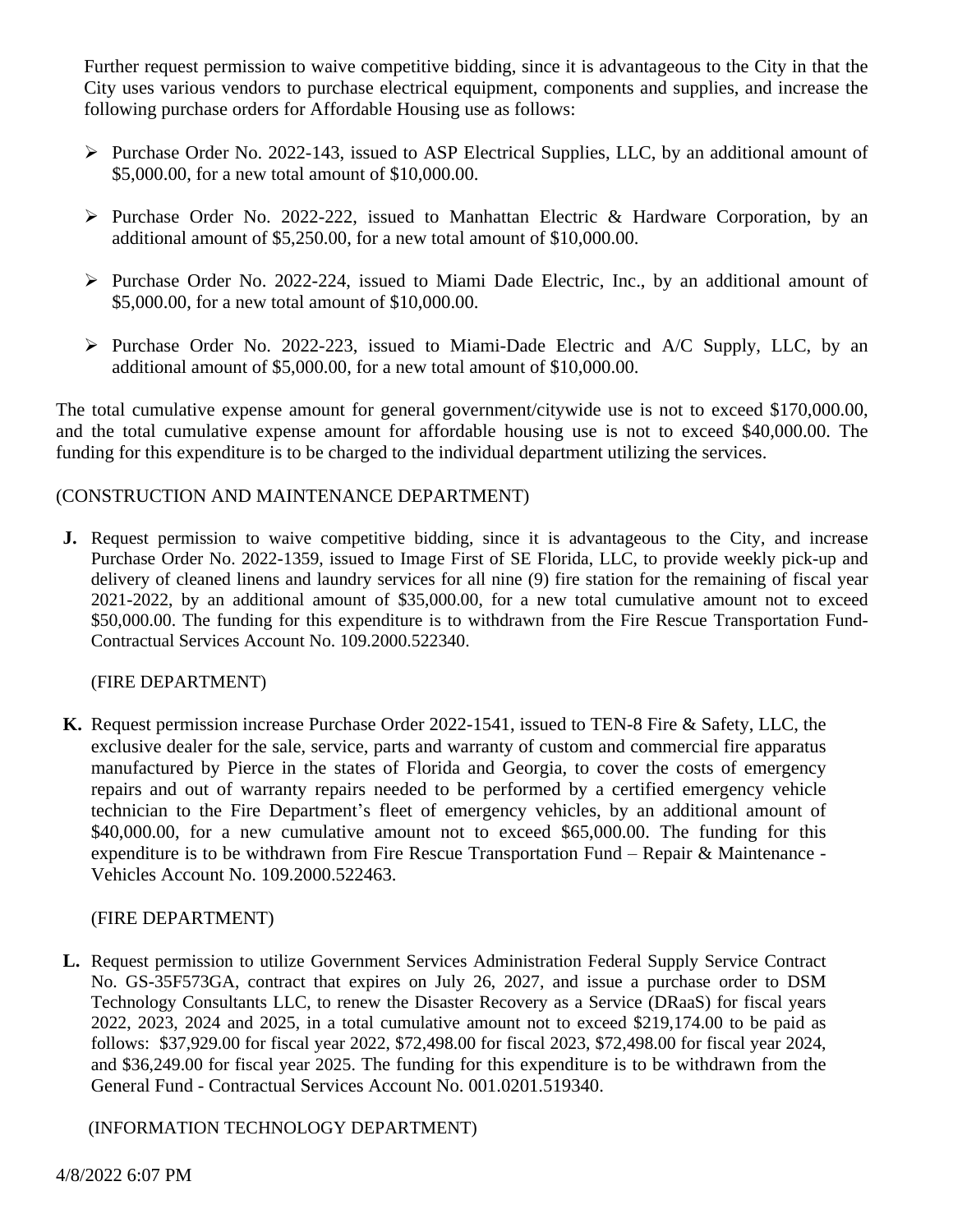**M.** Request permission to issue a purchase order to Miami-Dade Transportation Planning Organization (TPO) to pay for the City of Hialeah participation fee, fee that assists the TPO to engage in transportation activities, advance TPO priorities, and the implementation of the Strategic Miami Area Rapid Transit (SMART) plan, in a total cumulative amount not to exceed \$22,222.00. The funding for this expenditure is to be withdrawn from the General Fund - Municipal Dues Account No. 001.8500.519495.

### (FINANCE MANAGEMENT)

**N.** Proposed resolution approving the terms of the Memorandum of Understanding, (The "MOU") among the City of Hialeah, Miami-Dade County, and the Town of Miami Lakes (The "Parties"), attached as Exhibit "A", pertaining to their dispute concerning the East-West Bridges located at N.W. 170 Street and N.W. 154 Street; resolving the lawsuit between the parties in the Circuit Court of Miami-Dade County, Case No. 2019-29261; authorizing the Mayor and the City Clerk, as attesting witness, on behalf of the City to execute the MOU and any customary and necessary documents in furtherance of this resolution; and providing for an effective date.

### (ADMINISTRATION)

**O.** Proposed resolution initiating conflict resolution procedures pursuant to Chapter 164, Fla Stat., the Florida Governmental Conflict Resolution Act, regarding a conflict between the City of Hialeah and Miami-Dade County, Florida; and providing for an effective date.

### (ADMINISTRATION)

**P.** Request permission to utilize State of Florida Department of Management Services Contract No. 43230000 – NASPO-16-ACS-SVAR, contract that expires on June 30, 2022, and issue a purchase order to Insight Public Sector, Inc., for the subscription renewal of NetMotion Mobility Full Access, from March 27, 2022 through March 26, 2023, in a total cumulative amount not to exceed \$39,347.88. The funding for this expenditure is to withdrawn from the General Fund - Contractual Services Account No. 001.0201.519340.

#### (INFORMATION TECHNOLOGY DEPARTMENT)

**Q.** Request permission to ratify payment made to CDW Government LLC on March 8, 2022, for the purchase of additional licenses and installation services for the deployment of DigitalPersona citywide, utilizing State of Florida Department of Management Services Contract No. 43230000-NASPO-16- ACS-SVAR, contract that expires June 30, 2022, through Purchase Order No. 2022-1559 in the amount of \$28,673.28 for the purchase of licenses and Purchase Order No. 2022-1558 in the amount of \$5,787.37 for implementation services, for a total cumulative expense amount not to exceed \$34,460.65. The funding for Purchase Order No. 2022-1559 was withdrawn from the General Fund-Capital Outlay- Software Account No. 001.0201.519641. The funding for Purchase Order No. 2022- 1558 was withdrawn from the General Fund - Professional Services Account No. 001.0201.519310 after a transfer in the amount of \$16,772.00 was made from the General Fund - Contractual Services Account No. 001.0201.519340. The funding for Purchase Order No. 2022-1559 was withdrawn from General Fund – Capital Outlay – Software Account 011.0201.519.641.

# (INFORMATION TECHNOLOGY DEPARTMENT)

**R.** Request permission to utilize City of Mesa State of Arizona Contract No. 201811-02 - *Information Technology Solutions and Services,* contract which expires on February 28, 2023, and issue a purchase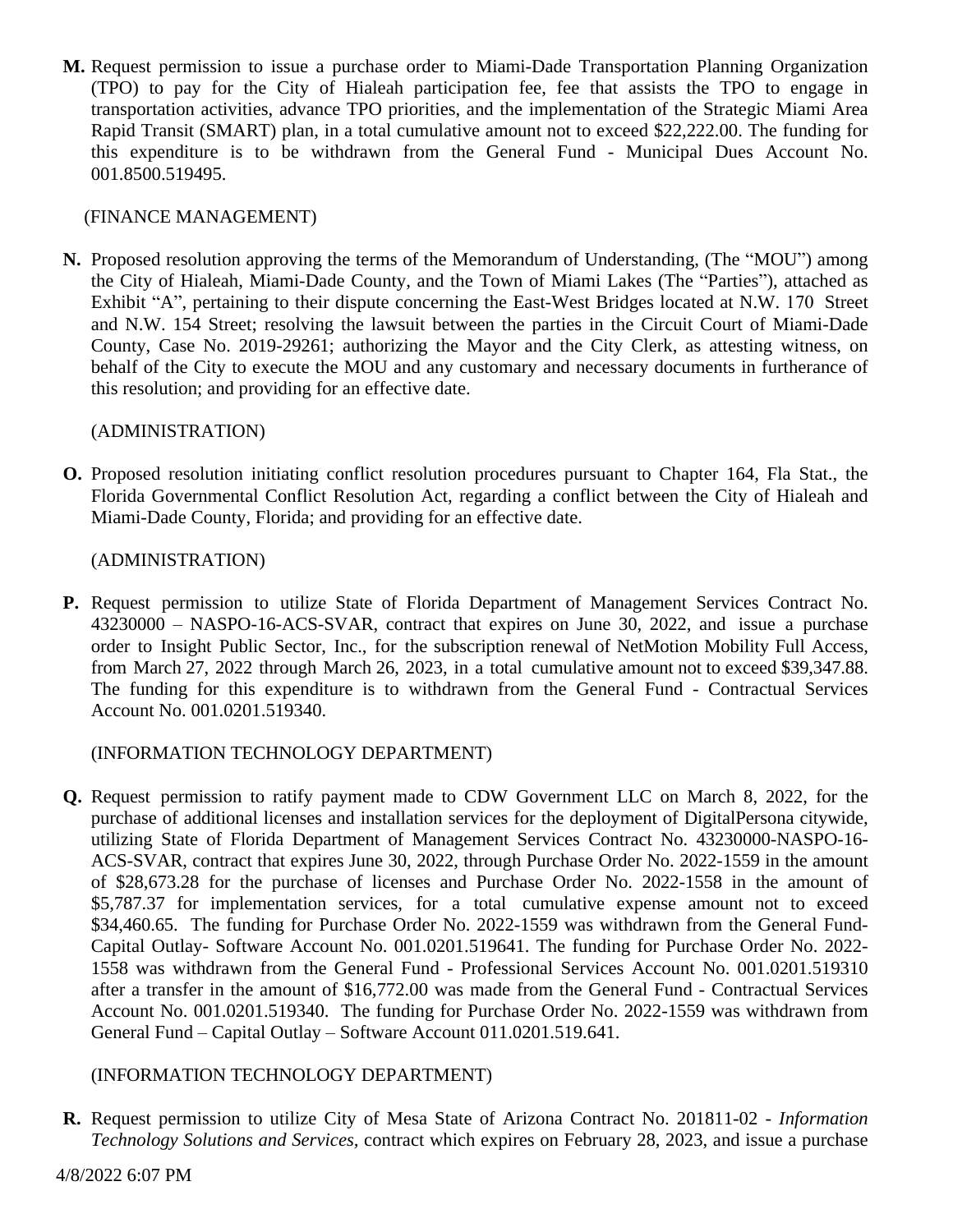order to SHI International Corp., for the purchase of twenty (20) additional licenses of Carbon Black, in the amount of \$1,062.40, and the upgrade and True-Up of the City's current licenses of Carbon Black, in the amount of \$7,485.20, for a total cumulative amount not to exceed \$8,547.60. The funding for this expenditure is to be withdrawn from the General Fund - Capital Outlay - Software Account No. 001.0201.519641.

(INFORMATION TECHNOLOGY DEPARTMENT)

# **10. ADMINISTRATIVE ITEMS**

**10 A. ORDINANCE:** *Second reading and public hearing* of proposed ordinance accepting the dedication of land improved with a pump station of approximately 2,925 square feet, as depicted in the Surveyor's Sketch attached as Exhibit "A"; subject to and approving the terms of the Quit-Claim Deed attached as Attachment "1", from Two Lakes Lennar, LLC, a Delaware Limited Liability Company; repealing all ordinances or parts of ordinances in conflict herewith; providing for a severability clause; and providing for an effective date.

*On March 22, 2022, the City Council approved the item on first reading. Second reading and public hearing is scheduled for April 12, 2022.* 

#### (ADMINISTRATION)

**10 B. ORDINANCE:** *Second reading and public hearing* of proposed ordinance accepting the dedication to enable construction of a roadway of approximately 11,548 square feet of land more or less abutting West 38 Avenue (NW 99 Avenue) to City of Hialeah for right-of-way purposes from WGC 97<sup>th</sup> Property, LLC, a Delaware Limited Liability Company pursuant to the Right-of-Way Deed attached hereto and made a part hereof as Exhibit "A"; repealing all ordinances or parts of ordinances in conflict herewith; providing for a severability clause; and providing for an effective date.

(ADMINISTRATION)

*On March 22, 2022, the City Council approved the item on first reading. Second reading and public hearing is scheduled for April 12, 2022.* 

**10 C. ORDINANCE:** First reading of proposed ordinance submitting to the electorate at a Special Election conducted during the Primary Election of the City of Hialeah occurring in the City of Hialeah, Florida on Tuesday, November 8, 2022, wherein the electors of the City of Hialeah, Florida shall be privileged to vote on the following question:

**Title: Charter Amendment to Article V entitled "Elections" , providing for transfer of administration between succeeding mayors.**

**Ballot Question: "Shall the City amend the Charter, which provides that the term of any elected official commence at noon on the third day after election, to provide instead that, beginning with the election held in November 2025, the term of office for Mayor commence at noon on the second Monday in January following election, and if amended, then the incumbent mayor's term be extended to January 12, 2026, when the successor's 4-year term shall begin?"**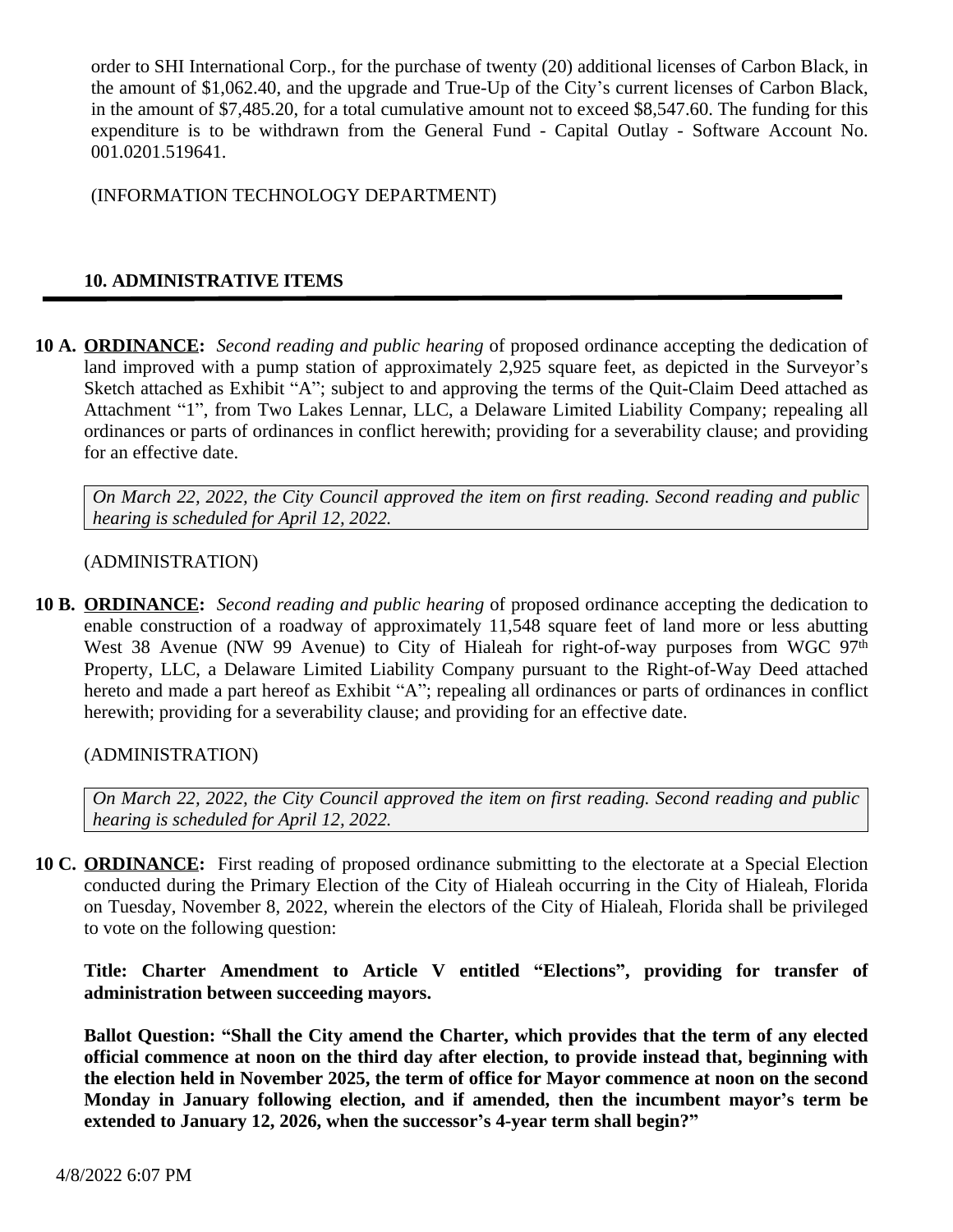Repealing all ordinances or parts of ordinances in conflict herewith; providing penalties for violation hereof; providing for inclusion in charter; providing for a severability clause and providing for an effective date.

(ADMINISTRATION)

**10 D**. **ORDINANCE:** First reading of proposed ordinance amending the organizational structure of the City creating a new "Finance Management Department"; subordinating the Finance Department and Office of Management and Budget as divisions of the new Finance Management Department; placing the Purchasing Division under the supervision of the new Finance Management Department; providing for duties and responsibilities for the new Finance Management Department and three subordinate divisions; and amending Chapter 2 of the Code of Ordinances of the City of Hialeah entitled "Administration", Article II "Departments, Offices and Divisions," to conform; repealing all ordinances in conflict herewith; providing for a severability clause; providing for inclusion in the code; and providing for an effective date.

(ADMINISTRATION)

**10 E**. **ORDINANCE:** First reading of proposed ordinance approving a Drainage Easement and Indemnity Agreement by and between the City of Hialeah, Florida and RELP Beacon Logistics, LLC, a Delaware Limited Liability Company, in connection with the dedication of N.W. 145 Place, from N.W. 102 Avenue to N.W. 107 Avenue, as a public road, in substantial conformity with the copy attached as "Exhibit 1"; authorizing the execution of the agreement and all other necessary and customary documents by the Mayor and City Clerk, on behalf of the City; repealing all ordinances or parts of ordinances in conflict herewith; providing for a severability clause; and providing for an effective date.

(ADMINISTRATION)

**10 F**. **ORDINANCE:** First reading of proposed ordinance amending Chapter 98, entitled "Zoning", Article V, Zoning District Regulations, Division 20, entitled "ASD Automotive Sales District", creating a new section, 98-1294, entitled "Exceptions", establishing an exception allowing automobile rental satellite facilities to operate outside the Automobile Sales District ("ASD"), and amending Chapter 98, Zoning, Article V, Zoning District Regulations, Division 16, C-2 Liberal Retail Commercial District, Section 98-1111, of the City of Hialeah Code of Ordinances entitled "Permitted Uses" to include automobile rental satellite facilities which would provide a convenient alternative to vehicle ownership; repealing all ordinances or parts of ordinances in conflict herewith; providing for penalties for violation hereof; providing for a severability clause; providing for inclusion in the code, and providing for an effective date.

(ZONING)

*On March 23, 2022, the Planning and Zoning Board recommended approval of the item.*

**10 G.** Pursuant to Section 2.01 of the City's Charter, Mayor Esteban Bovo, Jr. appoints George Fuente, subject to civil service rules and regulations, to the position of Police Chief. (ADMINISTRATION)

# **11. BOARD APPOINTMENTS**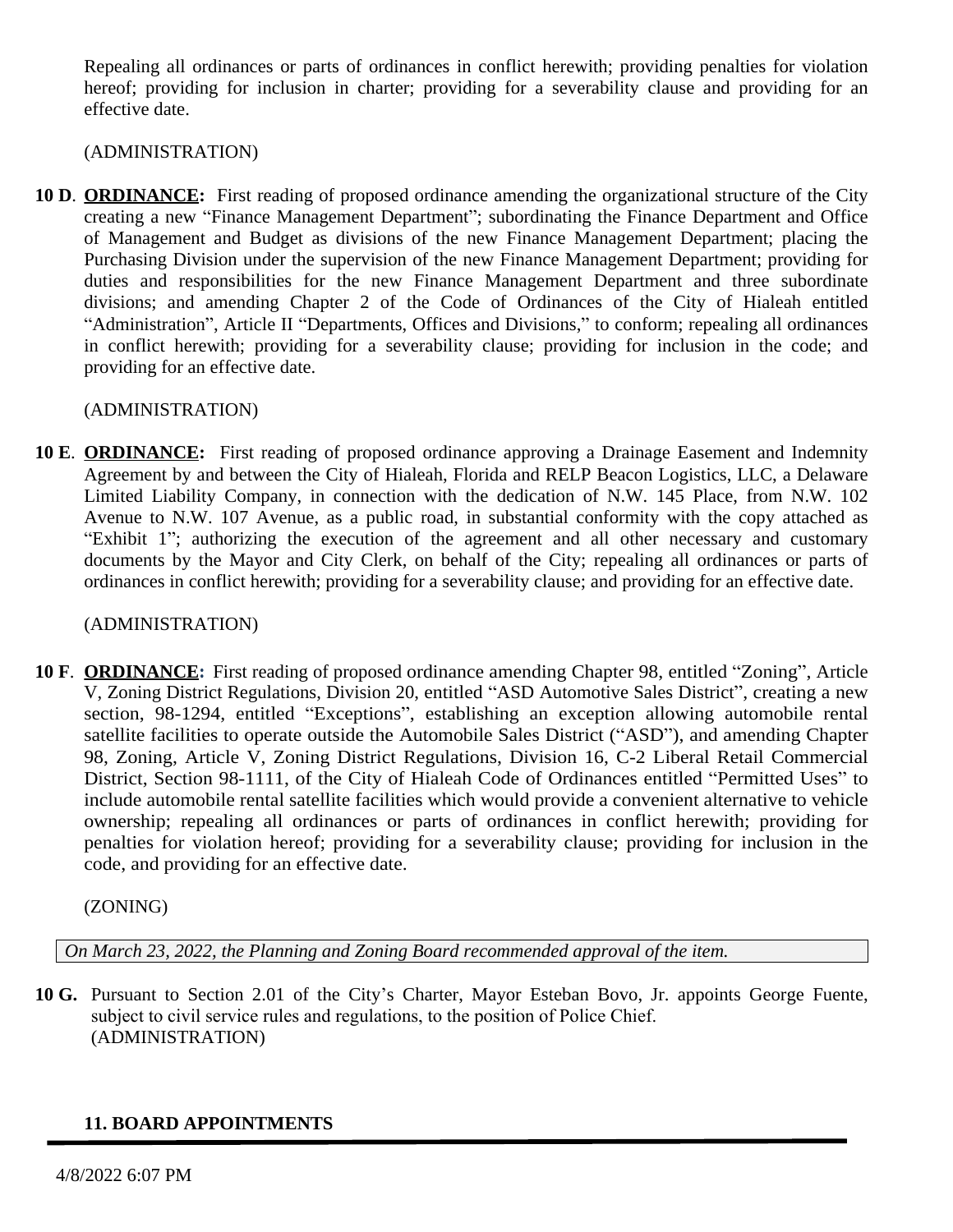**11 A. RESOLUTION:** Proposed resolution appointing **Patrick Carvevale** to the Veteran's Affairs Board of the City of Hialeah for a (2)-year term ending on April 11, 2024.

(COUNCIL MEMBER TUNDIDOR)

**11 B**. **RESOLUTION:** Proposed resolution appointing **Carolina Suero** to the Youth Advisory Board of the City of Hialeah for a (2)-year term ending on April 12, 2024.

(COUNCIL MEMBER CALVO)

**11 C**. **RESOLUTION:** Proposed resolution reappointing **Javier Casanova** as a member of the Planning and Zoning Board for a two (2)-year term ending on June 27, 2023.

(COUNCIL MEMBER TUNDIDOR)

**11 D**. **RESOLUTION:** Proposed resolution appointing **Odalys Menegia** to the Cultural Affairs Council of the City of Hialeah for a (2)-year term ending on April 12, 2024.

(CITY COUNCIL APPOINTMENT) (NOMINATED BY COUNCIL MEMBER RODRIGUEZ)

**11 E.** Request permission to approve the appointment of **Ruth Rubi**, **Assistant Director of Finance Management**, to the City of Hialeah Insurance Committee.

(MAYOR BOVO)

**11 F.** Request permission to approve the appointment of **Timothy Benjamin**, **Internal Auditor**, to the City of Hialeah Insurance Committee.

(MAYOR BOVO)

# **12. UNFINISHED BUSINESS**

#### **13. NEW BUSINESS**

#### **14. ZONING**

# **PLANNING AND ZONING**

**PZ 1. ORDINANCE**: Second reading and public hearing of proposed ordinance granting a Conditional Use Permit (CUP) pursuant to Hialeah Code of Ordinances § 98-181 to allow an elementary school including kindergarten, first grade and second grade within a 950 square foot bay, with a maximum of 25 students and 3 teachers, in conjunction with the existing daycare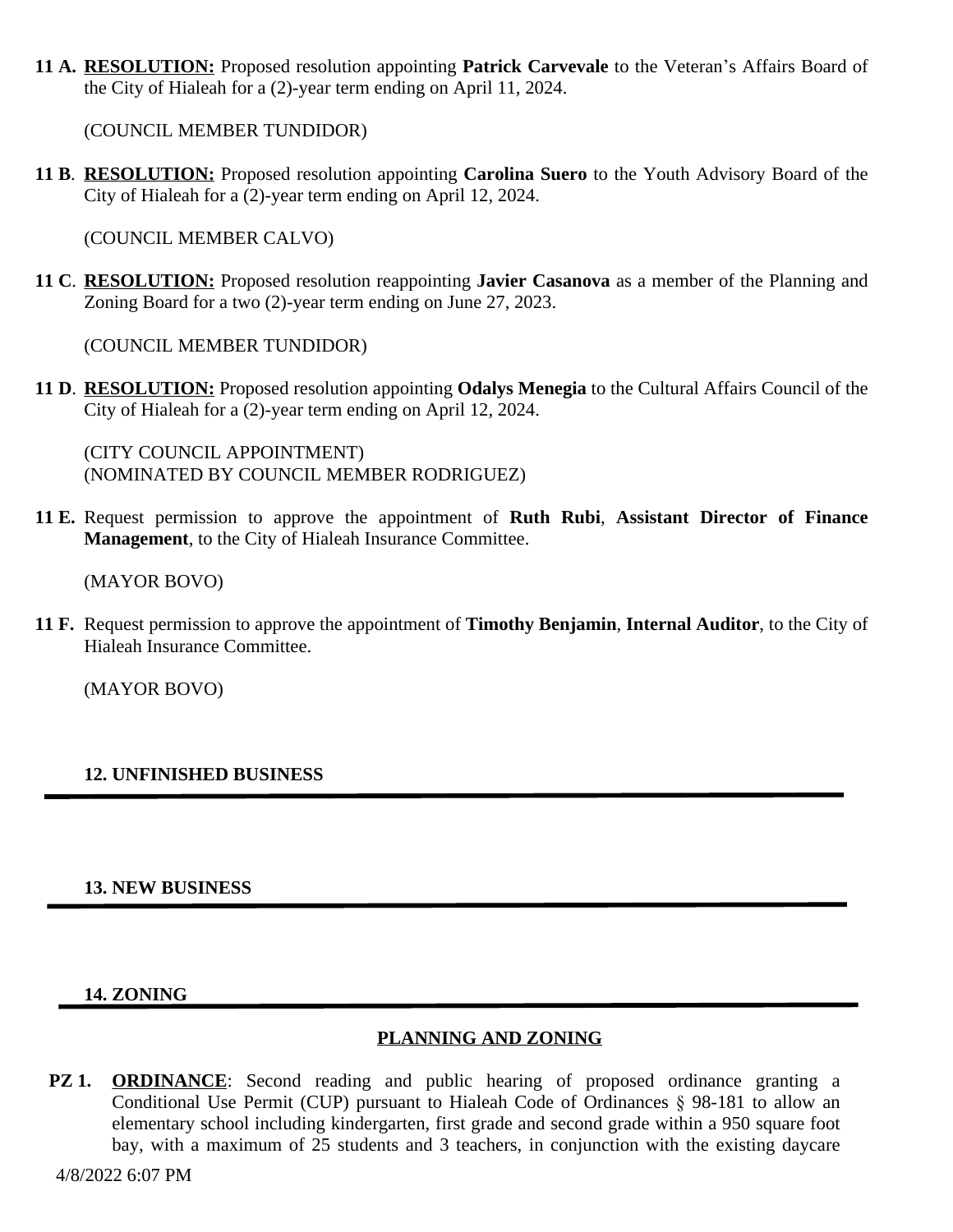accommodating 28 children and 4 teachers within a contiguous 1,900 square foot bay. **Property located at 6815-6895 West 4 Avenue, Bays 6879, 6873 and 6887, Hialeah, zoned C-2 (Liberal Retail Commercial District).** Repealing all ordinances or parts of ordinances in conflict herewith; providing penalties for violation hereof; providing for a severability clause; and providing for an effective date.

*On March 22, 2022, the item was postponed until April 12, 2022, per the applicant's request.* 

*On March 8, 2022, the item was postponed until March 22, 2022, per the applicant's request.*

*On February 22, 2022, the item was postponed until March 8, 2022, per the applicant's request.* 

*On January 25, 2022, the item was postponed until February 8, 2022, per the applicant's request.*

*On January 11, 2022 the item was postponed until January 25, 2022 per the applicants request.*

*On December 14, 2021, the City Council approved the item on first reading. Second reading and public hearing was scheduled for January 11, 2022.*

*On December 8, 2021, the Planning and Zoning Board recommended approval of the item.*

*Planner's Recommendation: Approval.*

*Property Owners: (1) Tevere Apartments LLC*

 *(2) Victor J. Barone TRS, 2014 Barone Family Trust*

 *(3) Vivian Barone TRS*

 *(4) Pasqueale Digiorgio, 1471 Agua Avenue, Coral Gables, Florida 33156*

# **ITEM IS POSTPONED UNTIL FURTHER NOTICE.**

**PZ 2. ORDINANCE:** Second reading and public hearing of proposed ordinance granting a Special Use Permit (SUP) pursuant to Hialeah Code of Ordinances §98-161 to allow harboring of live lobsters within a property zoned M-1 (Industrial District) where this type of use is not specified as a permitted use in the M-1 (Industrial District) zoning district. **Property located at 3171 East 10 Avenue, Hialeah, zoned M-1 (Industrial District)**. Repealing all ordinances or parts of ordinances in conflict herewith; providing penalties for violation hereof; providing for a severability clause; and providing for an effective date.

*On February 8, 2022, the item was postponed until further notice per the applicant's request.*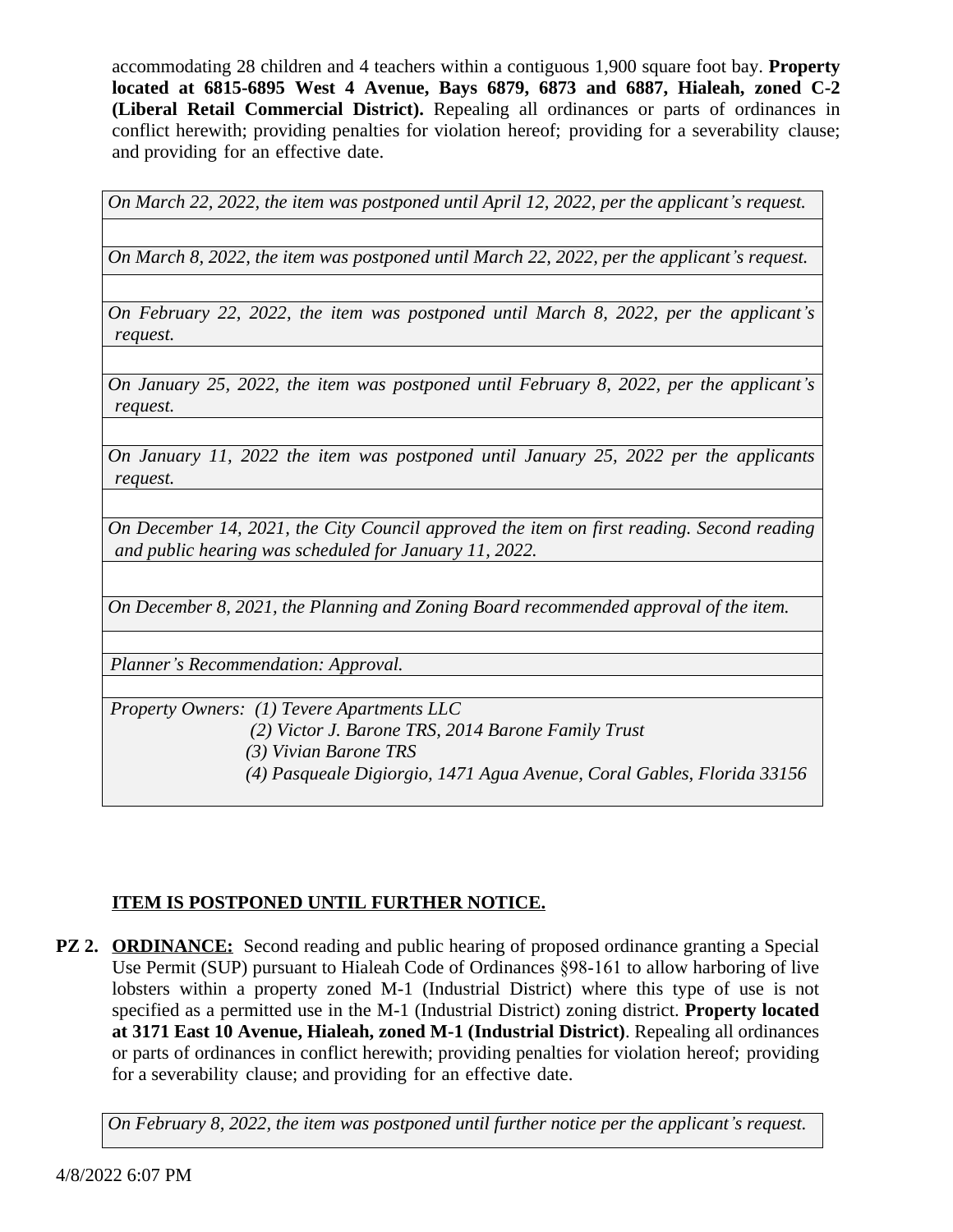*On January 25, 2022, the item was postponed until February 8, 2022 per the applicant's request.*

*Form 8B-Memorandum : Council Member Tundidor filed a Form 8b Memorandum of Voting Conflict for County, Municipal, and Other Local Public Officers form, which is on file in the Office of the City Clerk.*

*On January 11, 2022, Council Member Tundidor abstained from voting on this item. Without Council Member Tundidor's presence, there were only three City Council Members present which was not sufficient to take action on the item.*

*On December 14, 2021, the City Council approved the item on first reading. Second reading and public hearing is scheduled for January 11, 2022.*

*On December 8, 2021, the Planning and Zoning Board recommended approval of the item subject to a Declaration of Restrictions (DOR) specifying business operation plan as proffered in connection with the application.*

*Planner's Recommendation: Approval subject to specifying business operation plan as proffered in connection with the application.*

*Property Owner: St Real Estate Investments LLC ZVI Shechter, 6300 NW 72 Avenue, Miami,* **PZ** *Florida 33166.*

**3. ORDINANCE**: First reading of proposed ordinance rezoning property from R-1 (One-Family District) to P (Parking); **Property located at 390 East 43 Street, Hialeah, zoned R-1 (One-Family District)**; Repealing all ordinances or parts of ordinances in conflict herewith; providing penalties for violation hereof; providing for a severability clause; and providing for an effective.

*On March 23, 2022, the Planning and Zoning Board recommended approval of the item.*

*Planner's Recommendation: Approval.*

*Property Owners: Richard Largo, 4290 East 4 Avenue, Hialeah, Florida 33013.*

**PZ 4. ORDINANCE:** First reading of proposed ordinance rezoning property from RO (Residential Office) to B-1 (Highly Restricted Retail District); and granting a variance permit to allow 19 parking spaces, where 22 parking spaces are required; contra to Hialeah Code of Ordinances § 98-2189(7); **Property located at 301 East 49 Street, Hialeah, zoned RO (Residential Office**); Repealing all ordinances or parts of ordinances in conflict herewith; providing penalties for violation hereof; providing for a severability clause; and providing for an effective date.

*Registered Lobbyist: Manny Reus (architect), 18501 Pines Blvd, Suite 342, Pembroke Pines, Florida, on behalf of Magnum Medical Mgt- LLC.*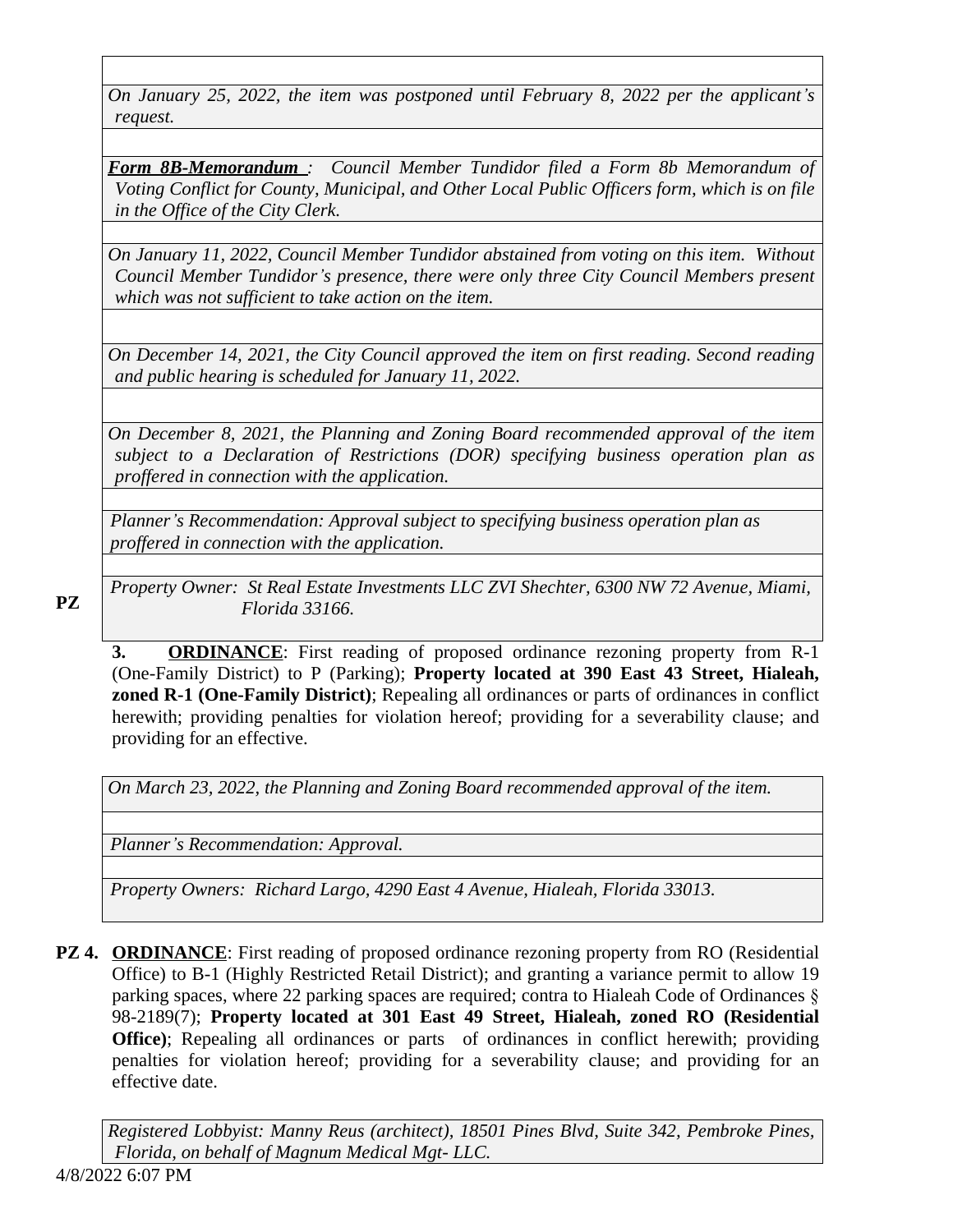*On March 23, 2022, the Planning and Zoning Board recommended approval of the item.*

*Planner's Recommendation: Approval.*

**PZ**

*Property Owners: Roberto Carralero, 5750 Collins Avenue, Suite 14-G, Miami Beach, Florida 33140.*

**5. ORDINANCE**: First reading of proposed ordinance rezoning from R-1 (One-Family District) to R-3-3 (Multiple-Family District); granting a variance permit to allow front setback of 10 feet, where 25 feet is the minimum required; allow interior east and west side setback of 5 feet, where 10 feet is the minimum required; allow lot coverage of 51%, where 30% is the maximum allowed; and allow pervious area of 24.2%, where 30% is the minimum required; all contra to Hialeah Code of Ordinances §§ 98-589, 98-590, 98-2056(b)(2) and 98- 2056(b)(1); **Property located at 541 East 22 Street, Hialeah, zoned R-1 (One-Family District);** repealing all ordinances or parts of ordinances in conflict herewith; providing penalties for violation hereof; providing for a severability clause; and providing for an effective date.

*On March 23, 2022, the Planning and Zoning Board recommended approval of the item.*

*Planner's Recommendation: Approval.*

*Property Owners: Ricardo J. Hernandez and Maria Hernandez 14431 Harris Place, Miami Lakes, Florida 33014.*

**PZ 6. ORDINANCE:** First reading of proposed ordinance granting a variance permit to allow 20 parking spaces, where 32 parking spaces are required; allow 15.8% pervious area where 18% pervious area is the minimum required; partially waive a 7 foot landscape buffer adjacent to the parking spaces fronting Palm Avenue; and allow a 3 foot front setback for a dumpster enclosure, where 10 feet is the minimum required; all contra to Hialeah Code of Ordinances § 98-2189(7) and  $\S$  78.108(c)(1); and contra to the City of Hialeah Landscape Manual, Latest Edition dated July 9, 2015; **Property located at 4526 and 4546 Palm Avenue, Hialeah, zoned C-1 (Restricted Retail Commercial District)**. Repealing all ordinances or parts of ordinances in conflict herewith; providing penalties for violation hereof; providing for a severability clause; and providing for an effective date.

*Registered Lobbyist: Frank De la Paz, 9361 Bird Rd, Miami, Florida 33165.*

*On March 23, 2022, the Planning and Zoning Board recommended approval of the item.*

*Planner's Recommendation: Approval.*

*Property Owners: Erick Castro, 10725 West Flagler Street, Miami, FL 33174 Ivan A. Herrera and Luis Castro, 528 NW 7 Avenue, Miami, Florida 33136.*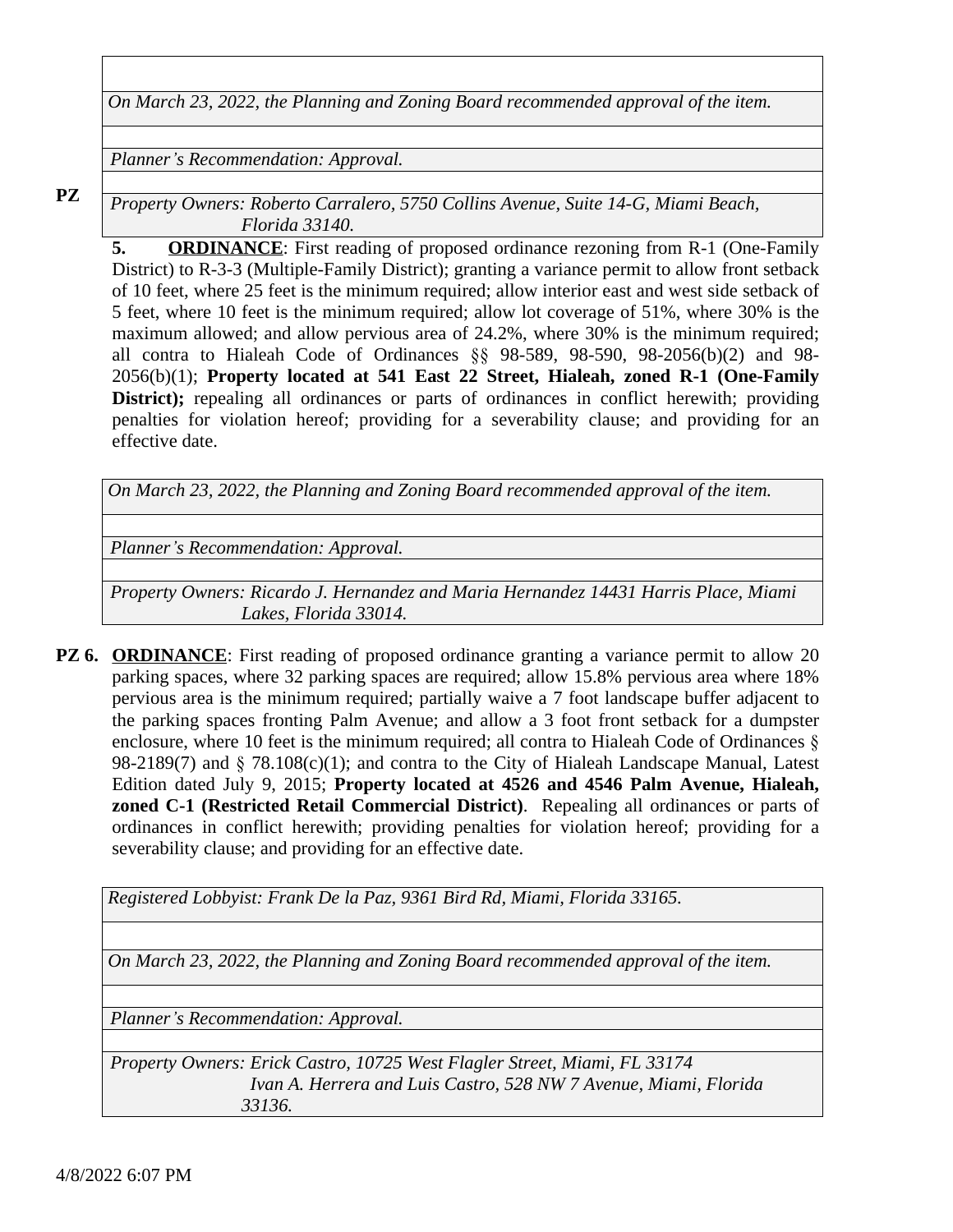### **15. FINAL DECISION**

**FD 1. RESOLUTION**: Proposed resolution approving the Final Decision of the Planning and Zoning Board, **Decision No. 2022-04** granting an adjustment on the property located at **6447 East 4 Avenue, Hialeah, zoned R-1 (One-Family District)**; and providing for an effective date.

*On March 9, 2022, the Planning and Zoning Board recommended approval of the item with* the condition that the two side doors on the north side of the addition be removed and that a *6 feet opening is provided to connect the house and addition in a manner consistent with a single-family home layout.*

*Planner's Recommendation: Approve with conditions.*

*Property Owner: Anailys Anoceto, 6447 East 4 Avenue, Hialeah, Florida 33013*

**FD 2. RESOLUTION**: Proposed resolution approving the Final Decision of the Planning and Zoning Board, **Decision No. 2022-05** granting an adjustment on the property located at **7105 West 15 Avenue, Hialeah, zoned R-4 (Townhouses);** and providing for an effective date.

*On March 9, 2022, the Planning and Zoning Board recommended approval of the item.*

*Planner's Recommendation: Approval.*

*Property Owner: Lizvette Hermida, 7105 West 15 Avenue, Hialeah, Florida 33014.*

#### **16. LAND USE**

**LU 1. ORDINANCE**: First reading of proposed ordinance amending the Future Land Use Map from Low Density Residential to Commercial; **Property located at 4526 and 4546 Palm Avenue, Hialeah, zoned C-1 (Restricted Retail Commercial District);** repealing all ordinances or parts of ordinances in conflict herewith; providing penalties for violation hereof; providing for a severability clause; and providing for an effective date.

*Registered Lobbyist: Frank De la Paz, 9361 Bird Rd, Miami, Florida 33165.*

*On March 23, 2022, the Planning and Zoning Board recommended approval of the item.*

*Planner's Recommendation: Approval.*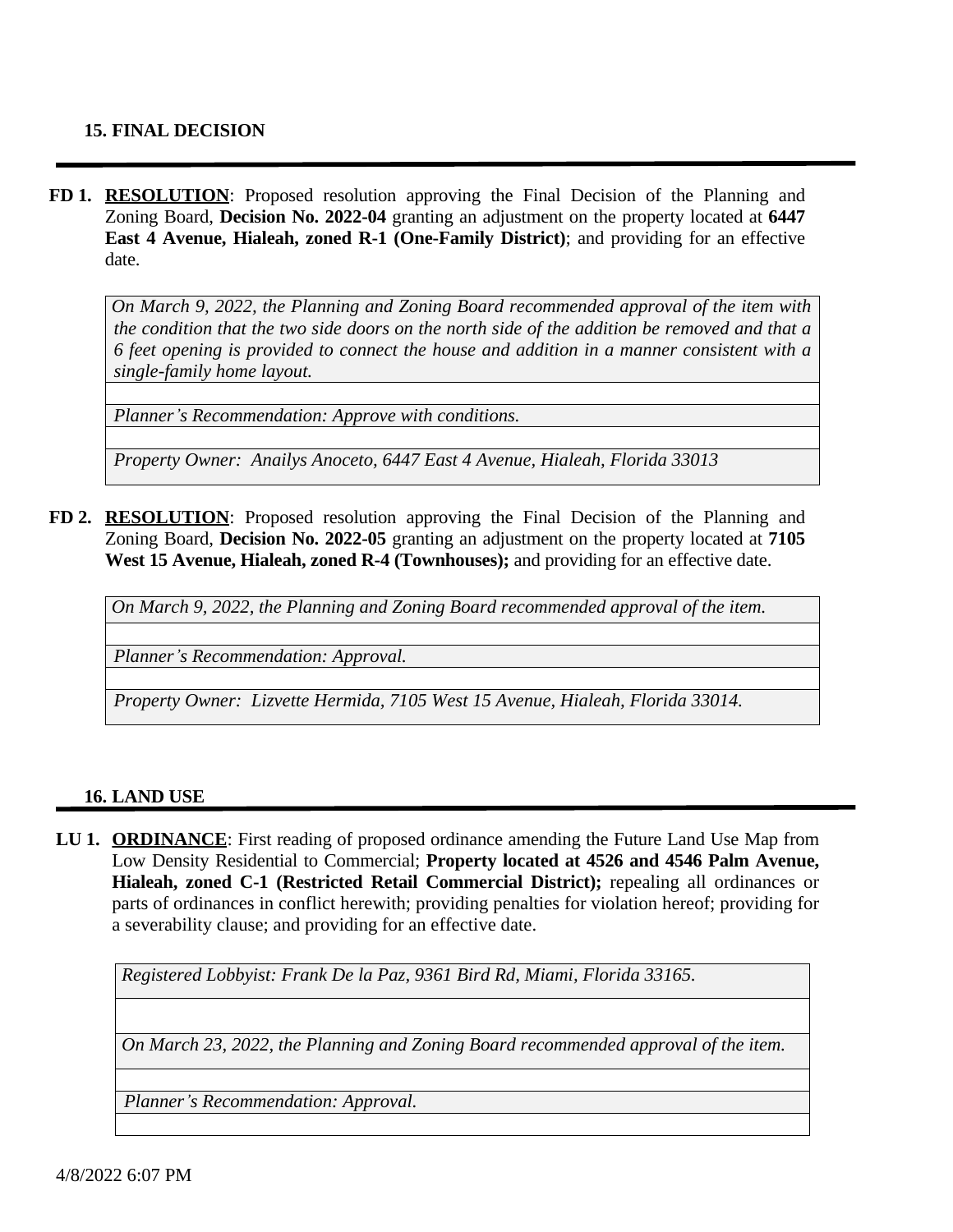**LU 2. ORDINANCE**: First reading of proposed ordinance amending the Future Land Use Map from Low Density Residential to Transit Oriented Development District; **Property located at 991 East 26 Street, Hialeah, zoned R-1 (One-Family District)**; repealing all ordinances or parts of ordinances in conflict herewith; providing penalties for violation hereof; providing for a severability clause; and providing for an effective date.

*Registered Lobbyist: Ceasar Mestre, Esq., 8105 NW 155 Street, Miami Lakes, Florida, on behalf of, Miami Rental Partners LLC.*

*On March 23, 2022, the Planning and Zoning Board recommended approval of the item.*

*Planner's Recommendation: Approval.*

*Property Owner: Miami Rental Partners LLC., Nancy Ortiz, Monica Otero, 100 South Pointe Drive, Suite 2702, Miami Beach, Florida 33139.*

# **NEXT CHARTER SCHOOL OVERSIGHT COMMITTEE MEETING: Tuesday, May 24, 2022 at 6:30 p.m.**

# **NEXT CITY COUNCIL MEETING: Tuesday, April 26, 2022 at 7:00 p.m.**

Anyone wishing to obtain a copy of an agenda item should contact the Office of the City Clerk at (305) 883-5820 or visit at 501 Palm Avenue,  $3^{\text{rd}}$  Floor, Hialeah, Florida, between the hours of 8:30 a.m. and 5:00 p.m.

Persons wishing to appeal any decision made by the City Council, with respect to any matter considered at the meeting, will need a record of the proceedings and, for such purposes, may need to ensure that a verbatim record of the proceedings is made, which record includes the testimony and evidence upon which the appeal is to be based.

An ordinance or resolution shall become effective when passed by the City Council and signed by the Mayor or at the next regularly scheduled City Council meeting, if the Mayor's signature is withheld or if the City Council overrides the Mayor's veto. If the Mayor's veto is sustained, the affected ordinance or resolution does not become law and is deemed null and void.